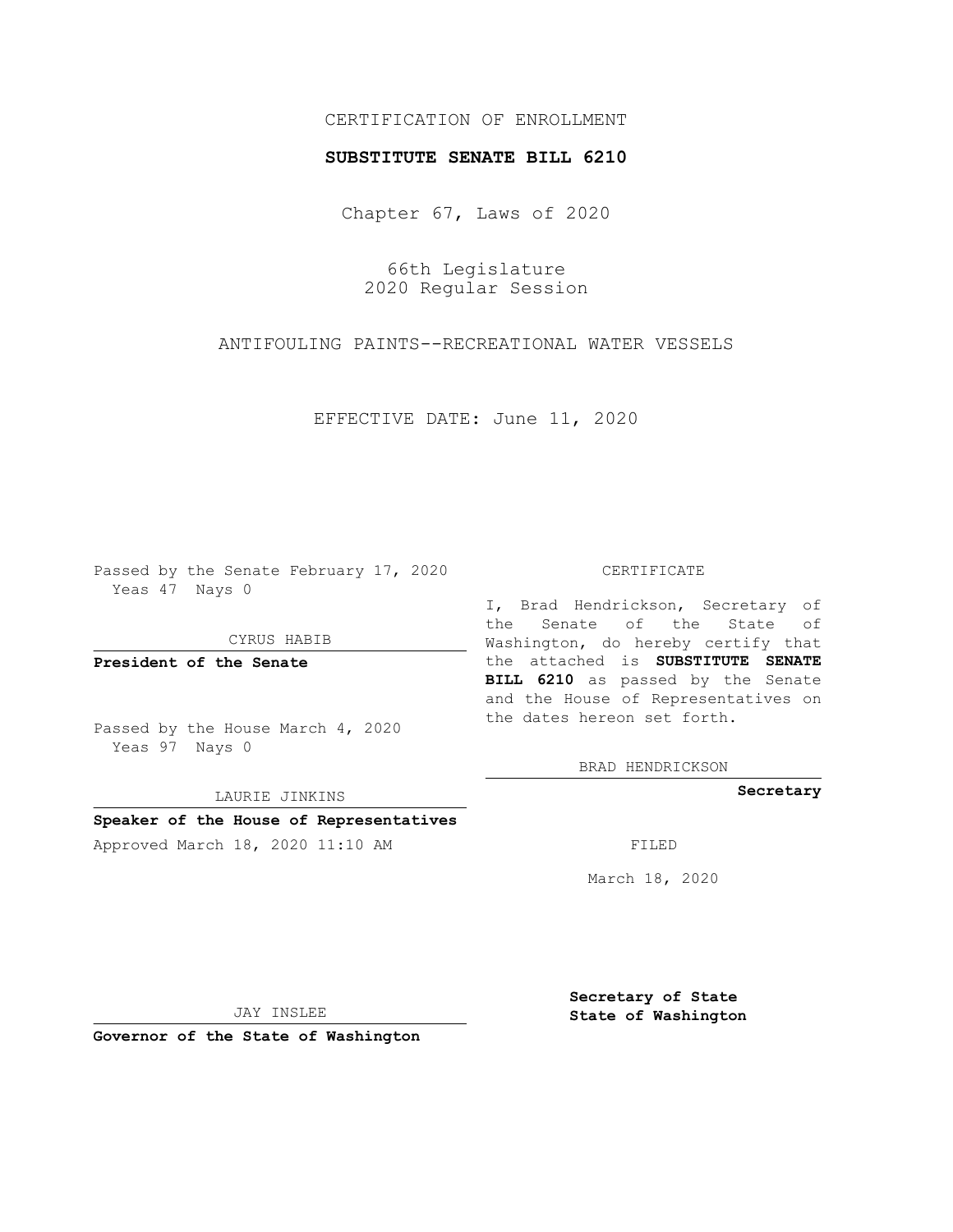### **SUBSTITUTE SENATE BILL 6210**

Passed Legislature - 2020 Regular Session

**State of Washington 66th Legislature 2020 Regular Session**

**By** Senate Ways & Means (originally sponsored by Senators Lovelett, Rolfes, and Wilson, C.; by request of Department of Ecology)

READ FIRST TIME 02/07/20.

1 AN ACT Relating to antifouling paints on recreational water 2 vessels; amending RCW 70.300.020; and adding new sections to chapter 3 70.300 RCW.

4 BE IT ENACTED BY THE LEGISLATURE OF THE STATE OF WASHINGTON:

5 **Sec. 1.** RCW 70.300.020 and 2018 c 94 s 3 are each amended to read as follows:6

7 (1) The department will conduct a review of information about 8 antifouling paints and ingredients, including information received 9 from manufacturers and others pursuant to this chapter; information 10 on the feasibility of best management practices and nonbiocidal 11 antifouling alternatives; and any additional scientific or technical 12 information and studies it determines are relevant to that review.

 (2) The department must submit a report to the legislature summarizing its findings no later than June 30, 2024. Prior to submitting the report to the legislature, the department will conduct a public comment process to obtain expertise, input, and a review of 17 the department's proposed determinations by relevant stakeholders and other interested parties. The input received from the public comment process must be considered before finalizing the report.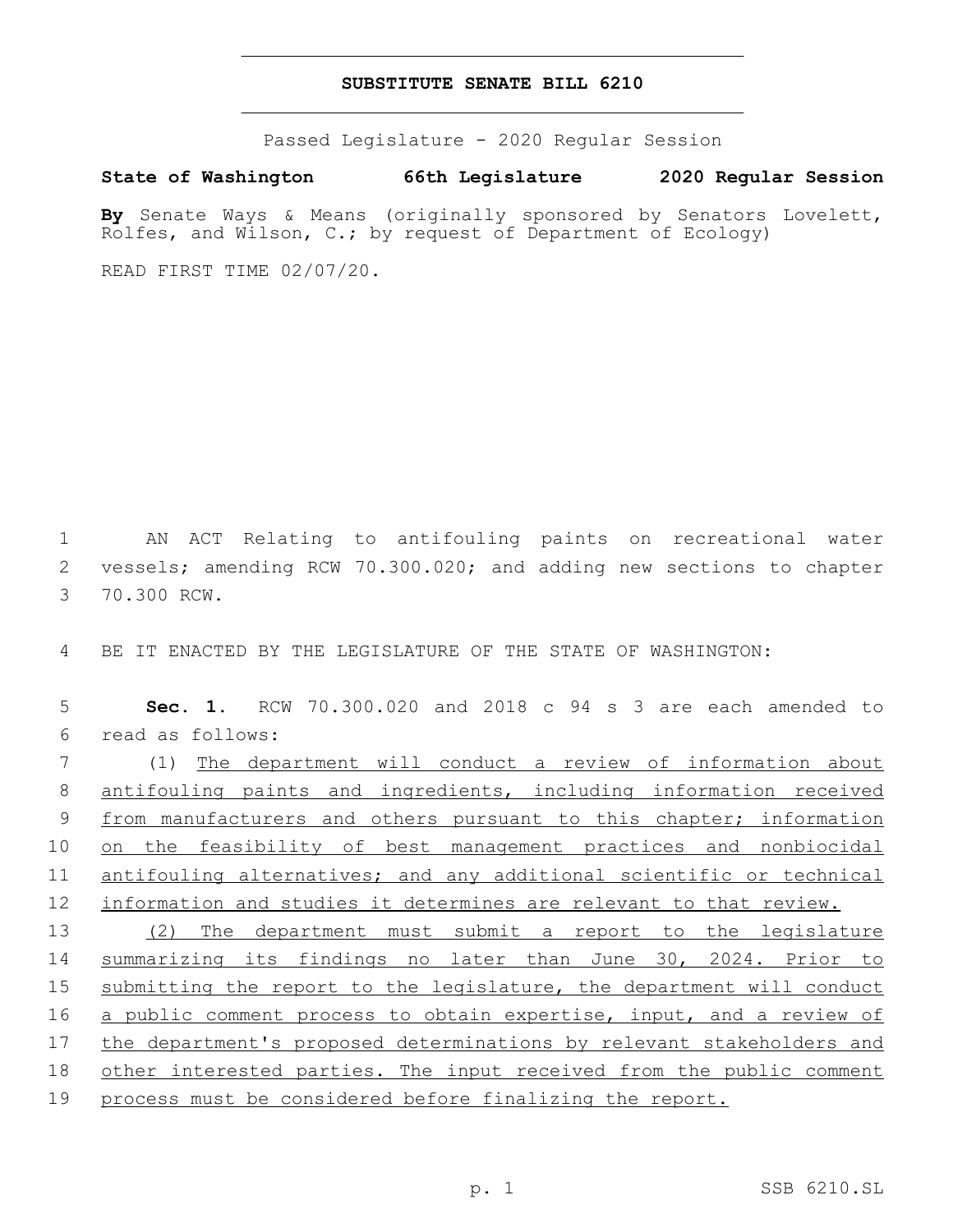(3) If the department determines that safer and effective alternatives to copper-based antifouling paints are feasible, 3 reasonable, and readily available, then:

 (a) Beginning January 1, ((2021)) 2026, no manufacturer, wholesaler, retailer, or distributor may sell or offer for sale in this state any new recreational water vessel manufactured on or after January 1, ((2021)) 2026, with antifouling paint containing more than 8 0.5 percent copper. This restriction does not apply to wood boats.

 $((+2))$  (b) Beginning January 1,  $((2021))$  2026, antifouling paint that is intended for use on a recreational water vessel and that contains more than 0.5 percent copper may not be offered for sale in 12 this state.

13 ( $(\overline{3})$ ) (c) Beginning January 1, ( $(\overline{2024})$ ) 2026, antifouling paint containing more than 0.5 percent copper may not be applied to a recreational water vessel in this state. This restriction does not 16 apply to wood boats.

 (4) If the department does not determine by June 30, 2024, that safer and effective alternatives to copper-based antifouling paints 19 are feasible, reasonable, and readily available, then the department must conduct a second review of relevant studies and information on alternatives to copper-based antifouling paints and submit a report to the legislature summarizing its findings no later than June 30, 2029.

 (5) Nothing in this section restricts the department from 25 reviewing and restricting antifouling paints under chapter 70.365 RCW.

 NEW SECTION. **Sec. 2.** A new section is added to chapter 70.300 28 RCW to read as follows:

 (1) Beginning January 1, 2023, no manufacturer, wholesaler, retailer, or distributor may sell or offer for sale in this state any new recreational water vessel manufactured on or after January 1, 2023, with antifouling paint containing cybutryne, chemical abstracts 33 service registration number 28159-98-0.

 (2) Beginning January 1, 2023, antifouling paint that is intended for use on a recreational water vessel and that contains cybutryne 36 may not be offered for sale in this state.

 (3) Beginning January 1, 2023, antifouling paint containing cybutryne may not be applied to a recreational water vessel in this 39 state.